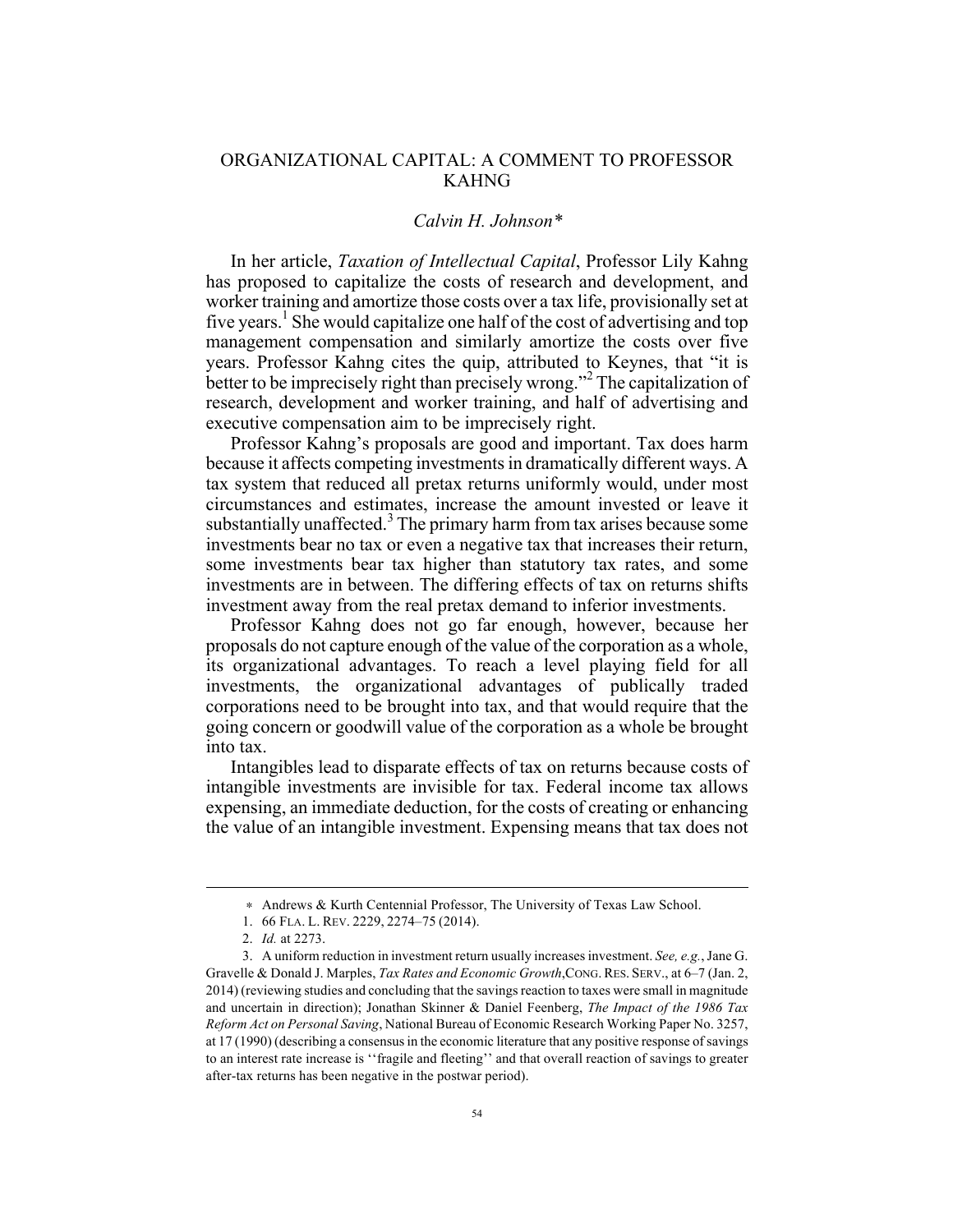reduce the pretax return from the investment.<sup>4</sup> On the other side of the spectrum, for some investments, tax maintains an adjusted basis equal to or in excess of the remaining value of the investment. For those investments, tax reduces the pretax return by an amount equal to or exceeding the statutory tax rate.<sup>5</sup> There is a proration rule under which an adjusted basis equal to half of value entails that the economic tax rate is half of the statutory tax rate.<sup>6</sup> Thus for corporations valued by the market as half intangible values and half assets reflected in adjusted basis, the real impact of tax is to reduce pretax return by half the statutory corporate tax rate. To give some examples, Google, Microsoft and game developers have low bases, and low effective tax rates. Macy's, which the market values at under the total adjusted basis for all its assets, has an effective tax rate over the statutory tax rate. Walmart and Dell Computer, with both assets with basis and intangibles, have effective tax rates near half the statutory tax rate.<sup>7</sup> The disparate impact of tax, according to what proportion of value is in expensed intangible, creates an uneven playing field giving relative advantages and punishments without regard to the underlying merits, that is, the subsidy-worthiness or penalty-worthiness of the underlying investment. That disparate effective tax rate distorts investment away from real value and causes harm.

For publicly traded corporations, we can see the intangible investments because the smart market sees their value in the daily valuation of overall stock price. The market price is the summation of millions of dollars of research by buyers and sellers acting intensely in their own self-interest. If anyone can see an error in valuation, they can make money on the

 <sup>4.</sup> The seminal piece is Cary Brown, *Business-Income Taxation and Investment Incentives*, *in* INCOME, EMPLOYMENT AND PUBLIC POLICY: ESSAYS IN HONOR OF ALVIN H. HANSON, 300 (1948). For one lawyer's explanation of the idea, see Calvin H. Johnson, *Soft Money Investing Under the Income Tax*, 1989 U. ILL. L. REV. 1019 (1990). Assume, to illustrate the point, that TP1 makes \$100 income, pays tax at rate t and so has  $$100*(1-t)$  to invest. TP1 invests at rate R for n years and gets \$100\*(1-t)\*(1+R)n pretax. If the profit is tax-exempt, then \$100\*(1-t)\*(1+R)*n* is also TP1's post-tax return. Now assume that TP2 avoids tax on the \$100 investable income by deducting the \$ 100 in the year when the investment is made. TP2 thus does not have \$ 100 reduced by tax and thus can make a \$100 investment, and will get  $$100*(1+R)$ n back pretax. TP2 has no basis, however, so tax at t leaves him with  $$100*(1+R)n*(1-t)$ , which is the same thing as TP1 achieved. As long as it is constant, and the amount invested is sensitive to upfront tax, it does not matter whether the tax factor (1-t) is at the beginning or end of the formula.

<sup>5.</sup> The underlying logic of identifying internal rate of return is Samuelson depreciation, applied uniformly. *See generally* Paul Samuelson, *Tax Deductibility of Economic Depreciation to Insure Invariant Valuations*, 72 J. POL.ECON. 604 (1964). *See also* Calvin H. Johnson, *Measure Tax Expenditures by Internal Rate of Return*, 139 TAX NOTES 273 (Apr. 15, 2013), http://papers.ssrn.com/sol3/paperscfm?abstract\_id=2253291.

<sup>6.</sup> *See generally* Calvin H. Johnson, *The Effective Tax Ratio and the Undertaxation of Intangibles,* 121 TAX NOTES 1289 (Dec. 15, 2008), http://papers.ssrn.com/sol3/papers.cfm?abstract\_id=1315477.

<sup>7.</sup> *Id.* at 1295. The computations were made as to market prices in July and August of 2008.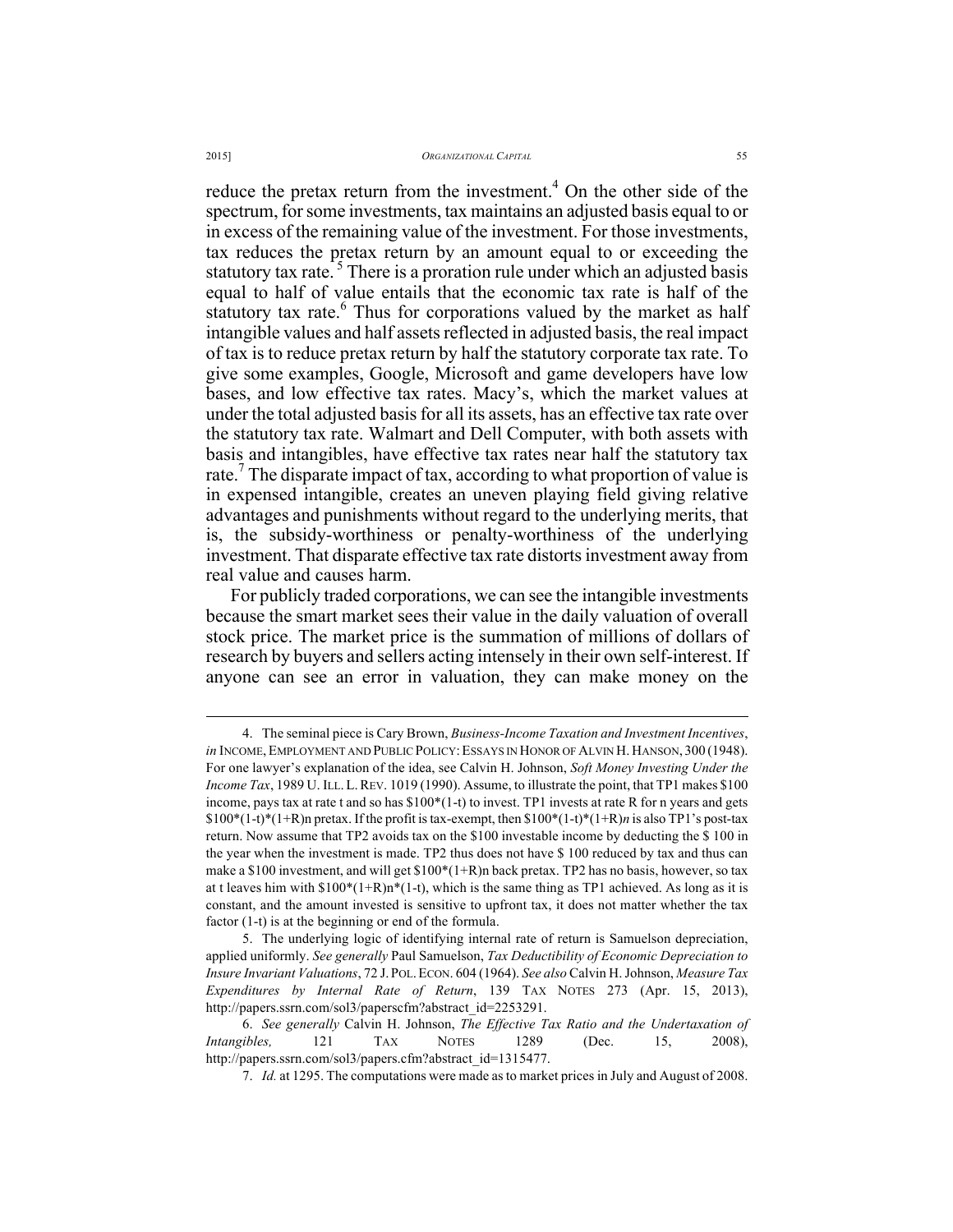mispricing. News is thus reflected in price almost instantaneously.<sup>8</sup> The market can be misled, there may be bubbles, and market prices fluctuate. The value depends on future income, and the future, alas, is very hard to predict. Still the smart market creates a better description of the economic situation of the firm than any existing tax or nontax accounting system, both as to capital and economic income. Hulten and Hao find that accounting assets represent only 31% of the market value determined by stock quotes, so it follows that 69% of all capital is invisible to tax and GAAP accounting.<sup>9</sup> On average nationally, only 31% of corporate capital bears the corporate tax. Investments in self-developed intangibles, whatever their nature, are clear to the market, but they are dark matter, invisible to accounting.

Current law could be improved in incremental ways. Professor Kahng's proposal to capitalize R&D and half of advertising and executive compensation for a five-year tax life, for instance, is a bold and constructive proposal. Still, incremental improvements leave untouched the biggest intangibles, related to organizational capital.

For a large range of businesses, especially big business and publicly traded entities, the most important intangible is the organizational advantages of the firm as a whole. Business historian Alfred Chandler has argued that the first businesses in the nineteenth century that combined the new mass production machines with mass distribution, organized by professional managers, drove down the price, drove out all the artisan competition, became a monopoly and remain dominant in their field 150 years later.<sup>10</sup> It was the organizational advantages of big business that dominated immediately. Firms like Apple, Google and Microsoft were first movers within their fields and remain innovation factories, valuable beyond their specific products. Fair, accurate and neutral tax accounting would bring their organizational capital into tax. The failure to tax their organizational capital means their primary advantage is not taxed.

Sometimes the organizational advantage comes directly from public trading. A publically traded corporation can assemble a large mass of capital from public investors because any investor can bailout quickly. Some enterprises cannot go forward without the amassing of that

 <sup>8.</sup> *See, e.g.*, Burton G. Malkiel, *Is the Stock Market Efficient?*, 243 SCIENCE 1313, 1317 (1989) (answering—largely—yes); Kenneth A. Froot & Andre F. Perold, *New Trading Practices and Short-Run Market Efficiency*, Nat'l Bureau of Econ. Research Working Paper No. 3498 (1990) (arguing news is reflected in stock price within 15 minutes).

<sup>9.</sup> *See* Charles R. Hulten & Xiaohui Hao, *What is a Company Really Worth? Intangible Capital and the "Market to Book Value" Puzzle*, Nat'l Bureau of Econ. Research Working Paper No. 14548, 3 (2008).

<sup>10.</sup> *See generally* Alfred D. Chandler, THE VISIBLE HAND:THE MANAGERIAL REVOLUTION IN AMERICAN BUSINESS (1977); Richard R. John, *Elaborations, Revisions, Dissents: Alfred D. Chandler, Jr.'s, "The Visible Hand" after Twenty Years*, 71 BUS. HISTORY REV. 151 (1997) (reviewing Chandler's impact).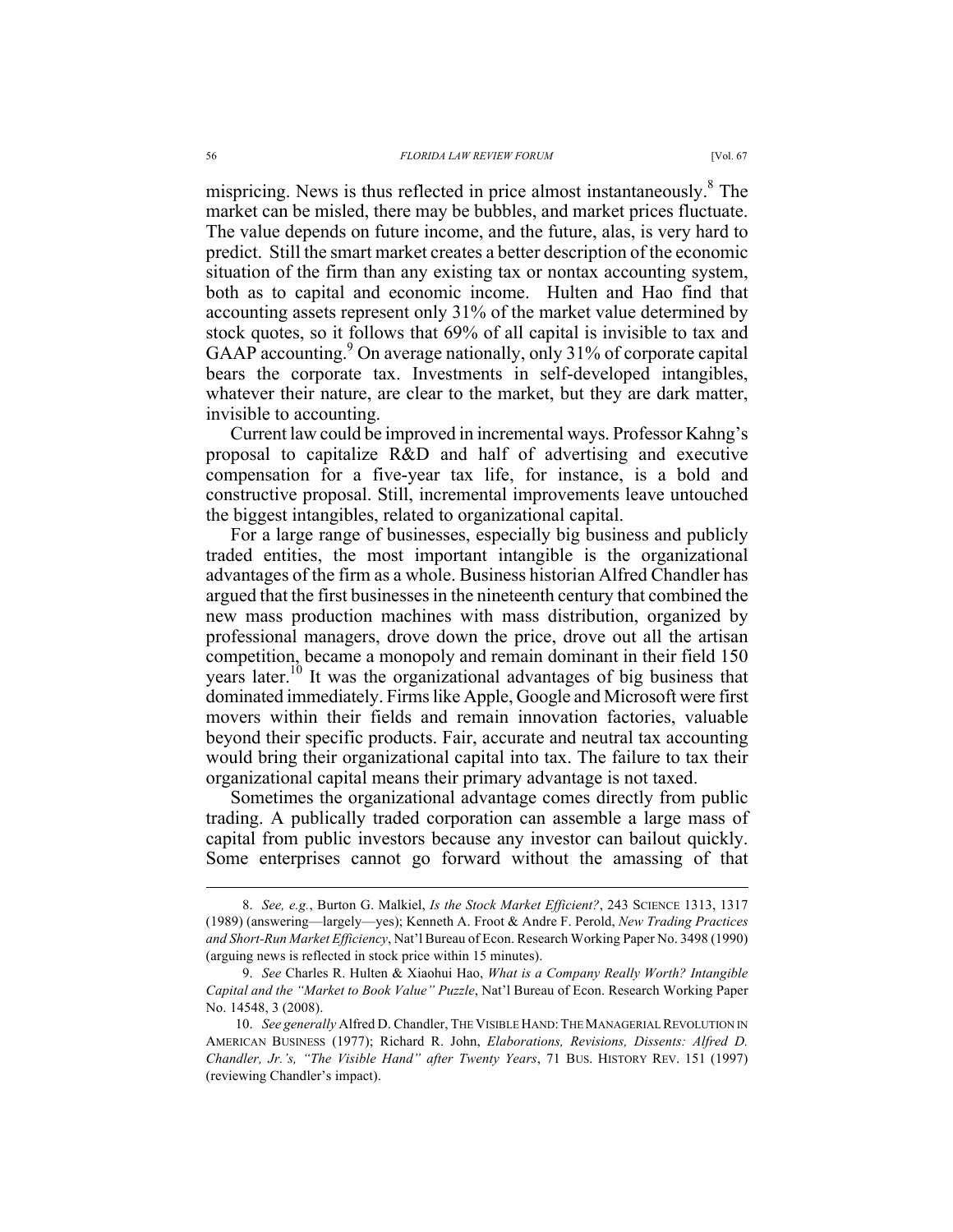substantial capital, and those enterprises tend to be the most profitable businesses, with the highest entry barriers protecting them from competition.

The economic harm caused by ignoring the biggest intangibles, the organizational capital, is serious enough that it should force a mark to market system, taxing the corporation by looking to the market price for its stock.<sup>11</sup> Even if the tax system does not reach directly to mark all assets to market value based on their stock price, the public market can be used to critique tax accounting decisions. A tax accounting method that makes adjusted basis come closer to market value for the whole company is a superior to a method that leaves the adjusted basis of all the assets further from the fair market value.

Reliance on the smart market for a tax accounting leaves the problem of what to do about business not traded on a public market. If there is no public market, there is no smart market price, easy to find and superior to accounting. If the organizational advantage of a corporation is all in the public trading—which is an important explanation of a great deal of organizational capital—, then the lower tax on firms that do not have access to the public target is tolerable even correct. Still, we should do more to reach the organizational capital in non-publically traded firms perhaps by imitating publically traded company results. The public market, for instance, implies longer lives for intangible assets, and those lives should be applied to nonpublically traded businesses as well.

Distortions by reason of tax extend beyond the expensing of intangibles, but mark to market will also reduce perhaps even dissolve the distortions. An interest deduction, for instance, is compatible only with a system in which adjusted basis equals value; combining the interest deduction with the expensing of intangibles is a subsidy, that is, tax increases the return from the investment,<sup>12</sup> whereas the system overall is dedicated to raising revenue without penalty or subsidy. Our international taxation rules commonly allow the costs of intangibles to be deducted against domestic income and then the revenue stream is allocated to foreign subsidies which are exempt from U.S. tax until the revenue is

 <sup>11.</sup> Among the [persuasive] proposals for taxing corporations based upon market value of their shares, see generally*,* Joseph M. Dodge, A *Combined Mark-to-Market and Pass-Through Corporate-Shareholder Integration Proposal*, 50 TAX L. REV. 265 (1995); David A. Weisbach, *A Partial Mark-to-Market Tax System*, 53 TAX L. REV. 95 (1999); Calvin H. Johnson, *Replace the Corporate Tax with a Market Capitalization Tax,* 117 TAX NOTES 1082 (Dec. 10, 2007), http://ssrn.com/abstract=1517925; Eric Toder & Alan D. Viard, *Major Surgery Needed: A Call for Structural Reform of the U.S. Corporate Income Tax*, TAX POLICY CENTER (Apr. 2014), http://www.taxpolicycenter.org/UploadedPDF/413090-major-surgery-needed.pdf; Martin Sullivan, *Can Marking Stock to Market Replace the Corporate Tax?*, TAX NOTES, Apr. 14, 2014, p. 139 (2014 TNT 71-1).

<sup>12.</sup> *See, e.g.*, Calvin H. Johnson, *Tax Shelter Gain: The Mismatch of Debt and Supply Side Depreciation,* 61 TEXAS L. REV. 1013 (1983).